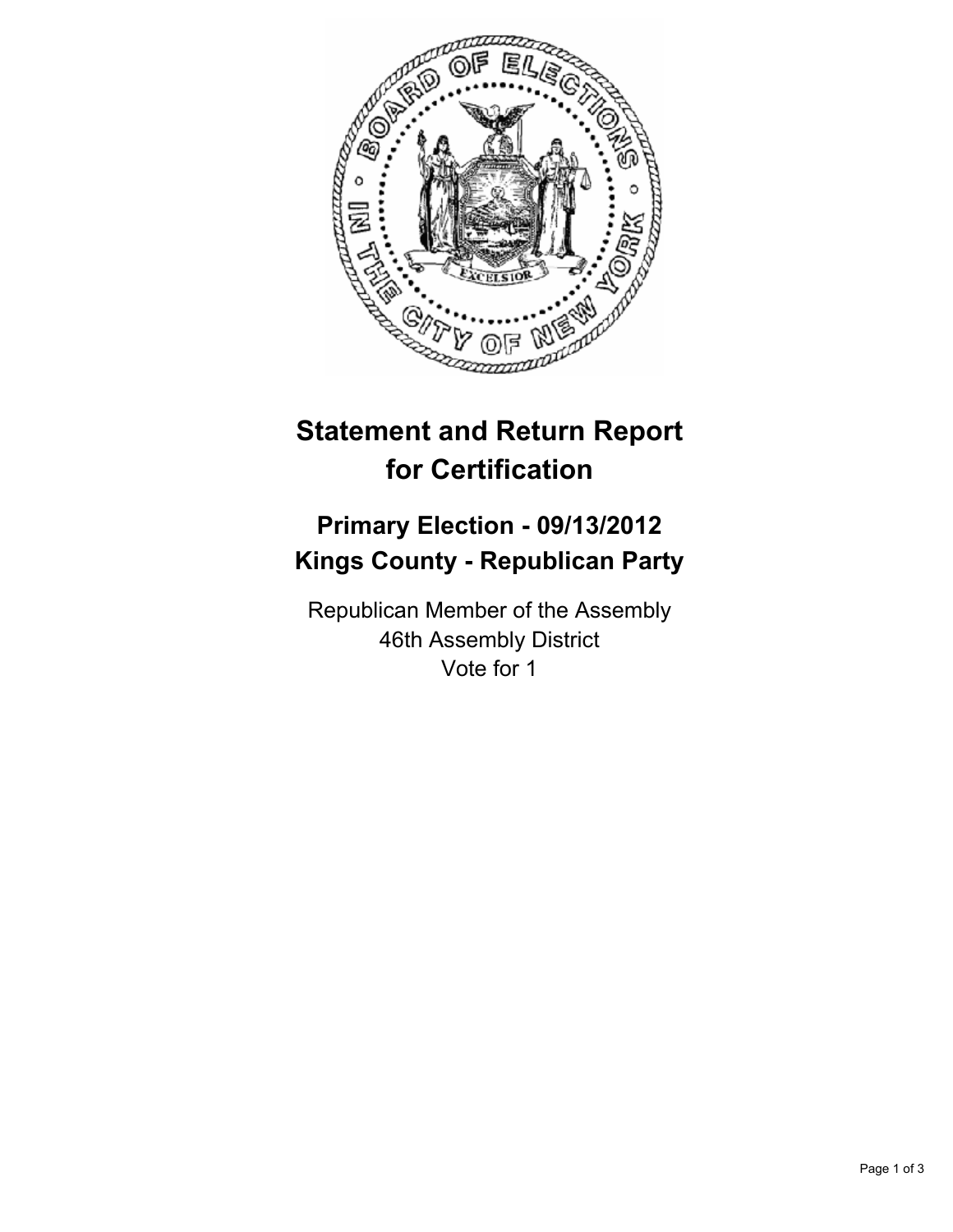

### **Assembly District 46**

| <b>PUBLIC COUNTER</b>                                    | 1,178    |
|----------------------------------------------------------|----------|
| <b>EMERGENCY</b>                                         | 0        |
| ABSENTEE/MILITARY                                        | 86       |
| <b>FEDERAL</b>                                           | 0        |
| <b>SPECIAL PRESIDENTIAL</b>                              | $\Omega$ |
| <b>AFFIDAVIT</b>                                         | 11       |
| <b>Total Ballots</b>                                     | 1,275    |
| Less - Inapplicable Federal/Special Presidential Ballots | 0        |
| <b>Total Applicable Ballots</b>                          | 1,275    |
| LUCRETIA REGINA-POTTER                                   | 367      |
| THOMAS A. MCCARTHY                                       | 890      |
| ARI KAGAN (WRITE-IN)                                     |          |
| UNATTRIBUTABLE WRITE-IN (WRITE-IN)                       | 4        |
| <b>Total Votes</b>                                       | 1,262    |
| Unrecorded                                               | 13       |